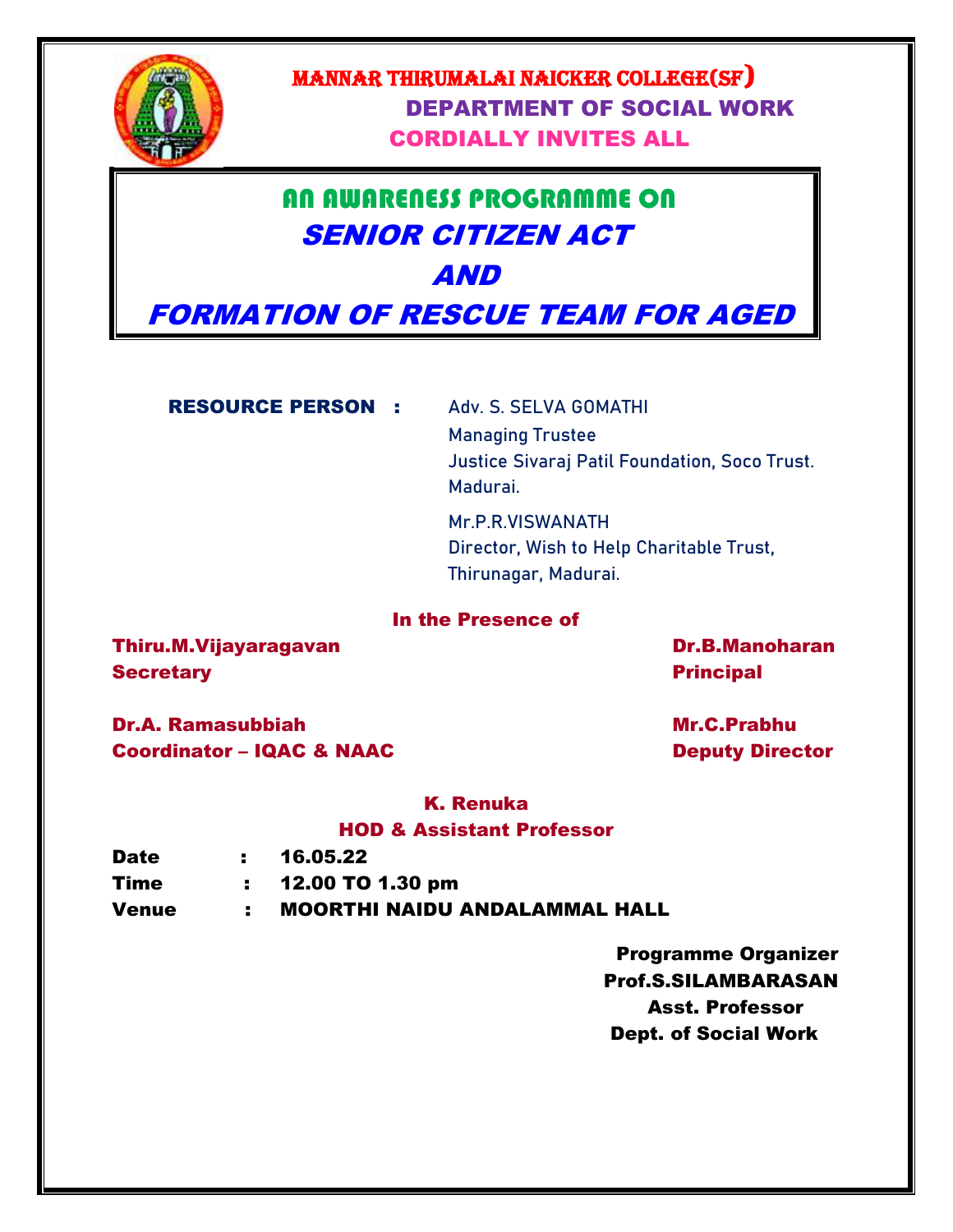# **MANNAR THIRUMALAI NAICKER COLLEGE (SF) DEPARTMENT OF SOCIAL WORK**

## **AGENDA**

# SENIOR CITIZEN ACT AND FORMATION OF RESCUE TEAM FOR AGED

**VENUE: MOORTHI NAIDU DATE: 16.05.22 ANDALAMMAL HALL TIME : 12.00 to 1.30PM**

**THAMILTHAI VAZHTHU** 

**PRESIDENTIAL ADDDRESS : Dr. B.MANOHARAN,** 

- **WELCOME ADDRESS : Miss. M.V.SURUTHIKA, III BSW, Dept. of Social Work.**
	- **Principal, MTNC.**
- **FELICITATION : Thiru.M.VIJAYARAGAVAN, Secretary.**

**Dr.RAMASUBBIAH, Coordinator – IQAC & NAAC,**

**Mr.C.PRABHU, Deputy Director, MTNC.**

**INTRODUCTION OF THE** 

**SPECIAL GUEST : Prof.S.SILAMBARASAN Assistant Professor, Dept. of Social Work.**